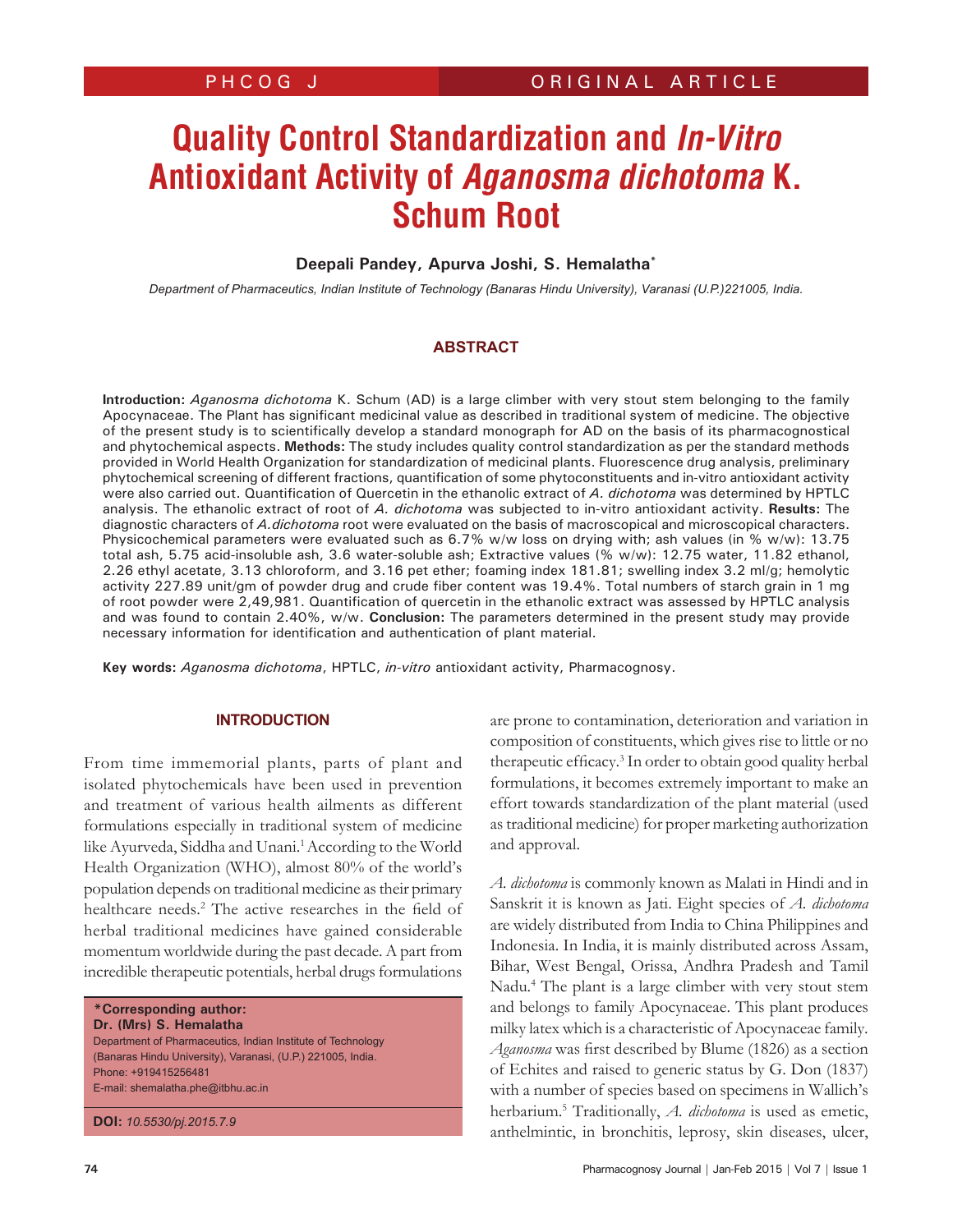inflammations, arthritis, purulent discharges from the ear and diseases of the mouth. Flowers are good for eye diseases and leaves cure biliousness.<sup>4</sup> Some reported phytoconstituents in flowers includes β-sitosterol, ursolic, vanillic and ferulic acids, quercetin and its glycosides, rutin, hyperin, isoquercetin and quercetin-3-arabinosides.<sup>6</sup> Leaves contain quercetin, kaempferol, glycoflavones, leucoanthocyanins and vanillic, syringic, protocatechuic, ferulic and sinapic acid.7 Even though the plant is used traditionally for ailment of various diseases, however, there is no data available on its quality control profile.

The basis of nomenclature system used in ancient time attributing different names to the same plant and same name for different plants together with the time, have caused considerable confusion in selection of medicinal plants in various parts of the country. One of the examples is **Parpat** which is important drug of the Indian system of medicine. Nine different plants i.e., *Fumaria indica* (Fumariaceae), *Polycarpaea corymbosa*  (Caryophyllaceae), *Justicia procumbens* (Acanthaceae), *Rungia repens* (Acanthaceae), *Rungia parviflora* (Acanthaceae), *Peristrophe bicalyculata* (Acanthaceae), *Glossocardia linearifolia* (Compositae), *Mollugo stricta* (Ficoidaceae) and *Oldenlandia corymbosa* (Rubiaceae) are known as parpat but all of them are totally different from each other and having different medicinal uses.<sup>8-10</sup> Vernacular name of *A. dichotoma* is Malati in Hindi and there are some other plants which are also known as Malati in different languages, for example *Combretum indicum* (Combretaceae) known as malati in Hindi<sup>11</sup> and *Jasminum grandiflorum* (Oleaceae) (Malati in Telugu).<sup>12</sup> Due to same common name of the medicinal plants there are chances of misidentification resulting in ambiguity. Hence standardization will provide guideline for proper identification. Keeping this in view was performed pharmacognostical standardization of *A. dichotoma* root.

#### **MATERIALS AND METHODS**

#### *Plant Material*

*A. dichotoma* roots were collected from Tumbura Kona Kshetram at Seshachalam hills and Tirumela hills, Chittor District, Andhra Pradesh, South India in the month of April. It was authenticated by Dr. K. Madhava Chetty, Taxonomist, S. V. University, Tirupati. A voucher specimen (COG/AD/17) has been retained in Department of Pharmaceutics, Indian Institute of Technology-BHU,

Varanasi, India for further reference.

# *Macroscopic and Microscopic Evaluation*

The dried roots were studied for their macroscopic character such as color, odour, taste, size, shape and texture. The roots were cleaned and fixed in formalin, acetic acid and 70% ethanol mixture for 24 hr prior to experimentation. The specimens were dehydrated with graded series of tertiary butyl alcohol.13 Infiltration of specimen was carried out by gradual addition of paraffin wax until the solution attained super saturation. Then the specimens were cast into paraffin blocks and sectioned with the help of rotary microtome (at 10  $\mu$ m to 12  $\mu$ m thickness) followed by dewaxing.14 Finally the sections were stained with toludine blue, and phloroglucinol & HCl solution (1:1). Sections were photographed with a Nikon trinocular microscopic unit, Model E-200, Japan. For powder microscopy, fine powder of root was cleared with chloral hydrate and stained with phloroglucinol and conc. HCl solution (1:1) and mounted with glycerin.

#### *Determination of Physicochemical Parameter*

From dried root the presence of any foreign matter was resoluted manually by using magnifying lens. Some more physicochemical parameters such as total ash value, acid insoluble ash value, water soluble ash value, loss on drying, extractive value in different solvents (petroleum ether, chloroform, ethyl acetate, ethanol and water), foaming index, swelling index and hemolytic activity of *A. dichotoma*  were determined. The crude fiber content was determined by boiling the plant material with 10% nitric acid and treating it with 2.5% NaOH solution.<sup>15</sup> Total number of starch grains in *A. dichotoma* root was estimated by using the lycopodium spore method.<sup>16</sup> Fluorescence analysis is an important qualitative diagnostic tool for the presence of chromophore in crude powdered drug. Fluorescence powder drug analysis was performed under daylight, short UV, and long UV.17

#### *Preliminary Phytochemical Screening*

The coarsely powdered root of *A. dichotoma* was extracted by hot soxhlation using 95% ethanol (3L  $v/v$ ) as solvent for extraction till the powdered drug was exhausted. The resulting extract was filtered and concentrated under reduced pressure to obtain the crude ethanolic extract of *A.dichotoma* (EAD). After the extraction process, successive fractionation was done by suspending the ethanolic extract (EAD) in aqueous media then partitioning with solvents of varying polarity such as Petroleum ether, chloroform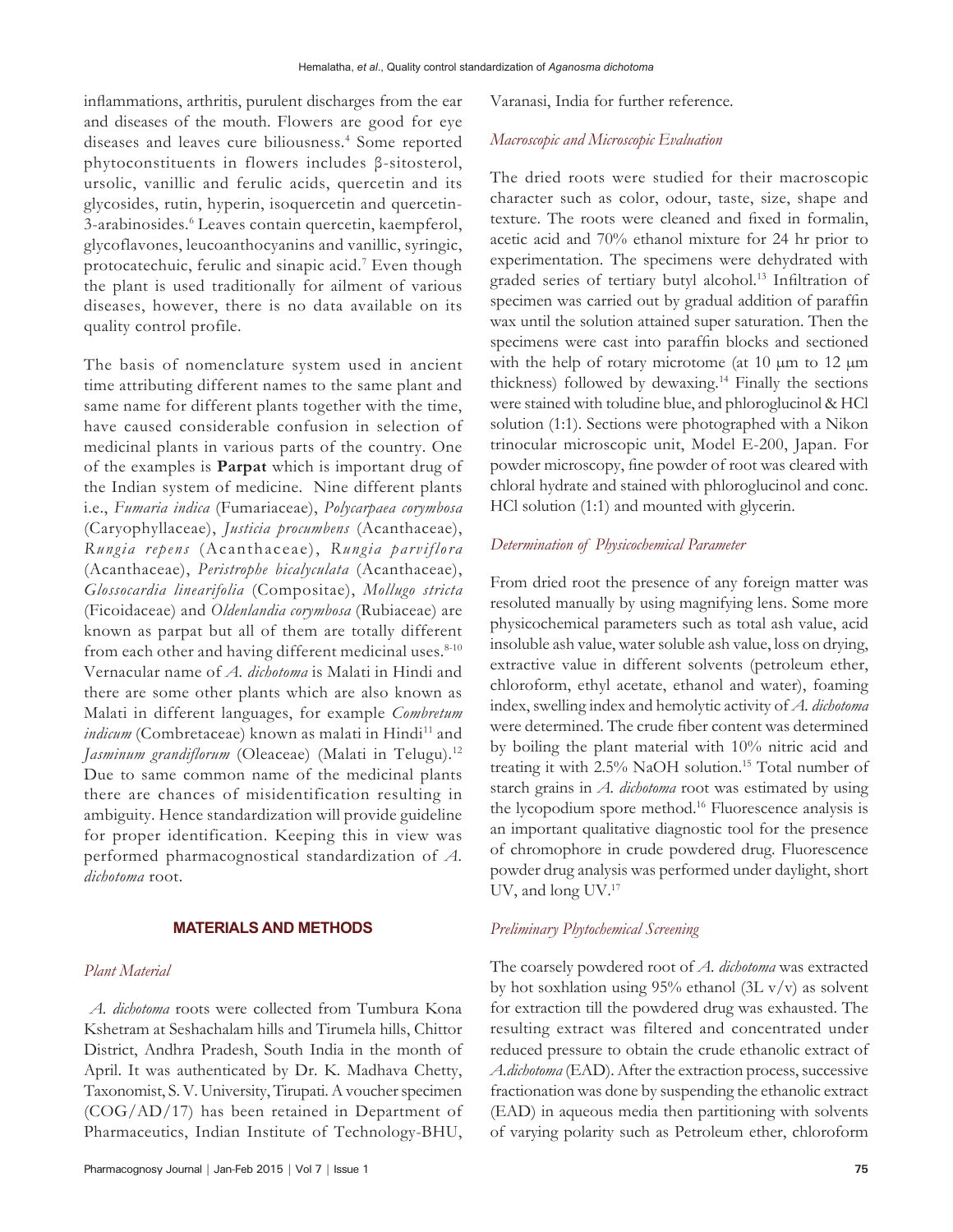and ethyl acetate in order of their ascending polarity. Further, the extract (EAD) and its successive fractions were subjected to preliminary phytochemical tests to check the presence of various phytochemical classes.18

#### *Quantitative Estimation of Phytoconstituents*

#### *Total Phenolic content*

Total phenolic content present in the ethanolic extract of root of *A. dichotoma* was estimated by using Folin ciocalteau reagent method.19 In a test tube aliquots of varying concentration of the extract were taken and volume was made up to 1 ml with distilled water. 0.5 ml of Folin-Ciocalteu reagent (1:1 with water) and 2.5 ml of sodium carbonate solution (20%) were added sequentially in each tube. Then the tubes were vortexed, placed in the dark for 40 min and the absorbance was recorded at 725 nm. The amount of total phenolics was calculated as tannic acid equivalents from the calibration curve.

#### *Total Tannin content*

Tannins are separated from rest of the mixture by adsorption on insoluble matrix polyvinylpolypyrrolidone (PVPP), and the total tannin content was determined by Folin–Ciocalteu procedure (mentioned as above). Insoluble, cross-linked PVPP (100 mg) was taken in a test tubes and 1.0 ml distilled water and 1 ml tannin containing extract was added. Tubes were maintained at 4 °C for 15 min, then subsequently vortexed and centrifuged for 10 min and the supernatant was collected. Aliquots of supernatant (0.2 ml) were transferred into test tubes, and then non-absorbed phenolics were determined. Finally observed values were subtracted from total polyphenol contents, and the total tannin content is expressed as; mg Tannic acid/100 g dry plant material. All measurements were done in triplicate.<sup>20</sup>

#### *Total Flavonoid and Flavonol content*

In the ethanolic root extract total flavonoid content was estimated by using aluminum chloride, standard compound Rutin was used as reference. The method for the estimation of flavonoids content is based on the formation of a flavonoid-aluminium complex (λmax 415 nm). In a test tube 1 ml of alcoholic plant extract, 1 ml of aluminium chloride and 3 ml of sodium acetate were mixed. After 2.5 hours, absorbance was measured at 415 nm.<sup>21</sup> The total flavonoid and total flavanol content were estimated by formula;

$$
X = (A.mo)/(Ao.m)
$$
  
Here

**X:** the flavonoid content, mg/gm plant extract in root extract

**A:** the absorption of plant extract solution

**Ao :** the absorption of standard solution

**m:** the weight of plant extract (mg)

**mo :** the weight of Rutin in solution (mg)

#### *Total Alkaloid content*

Total alkaloid content was estimated by gravimetric method.22 5 gm powdered drug was extracted repeatedly with  $0.1$ N  $H_2$ SO<sub>4</sub> in an ultrasonic bath (3x50 ml). Then the solution was filtered and washed the acidic solution with chloroform in four successive quantities of 25 ml. The chloroform washing was rejected and acid solution was basified with dilute ammonia solution and then extracted with diethyl ether (20 ml x 5). Diethyl ether extract was washed with 5 ml distilled water, and then residue was dried to constant weight at 105°C.

#### *Total Saponins content*

Total saponin content was estimated using Diosgenin as reference compound. The plant material was initially centrifuged with aqueous methanol and subsequent treatment with anisaldehyde-ethyl acetate reagent and  $H_2$ SO<sub>4</sub> and finally its absorbance is measured at 430 nm.<sup>23</sup>

#### *Pesticide Residue*

For estimation of pesticides like (aldrin, HCH, DTH, dieldrin, and malthion *etc*.) in crude drugs, Florisil R (grade 60/100) column chromatographic technique was used. Acceptable daily intake of aldrin and dieldrin is not more than 0.0001mg/kg body weight. As per the WHO guidelines for determination of pesticide residues, HCH and DTH should be no more than 0.005 mg/kg body weight.<sup>15</sup>

WHO and FAO (Food and Agricultural Organization) set the maximum permissible limits of pesticides frequently present in the herbs. Most of these pesticides are mixed with the herbs during the time of cultivation. Usually pesticides like DDT, BHC, toxaphene, aldrin cause various serious side-effects in human beings. The pesticide content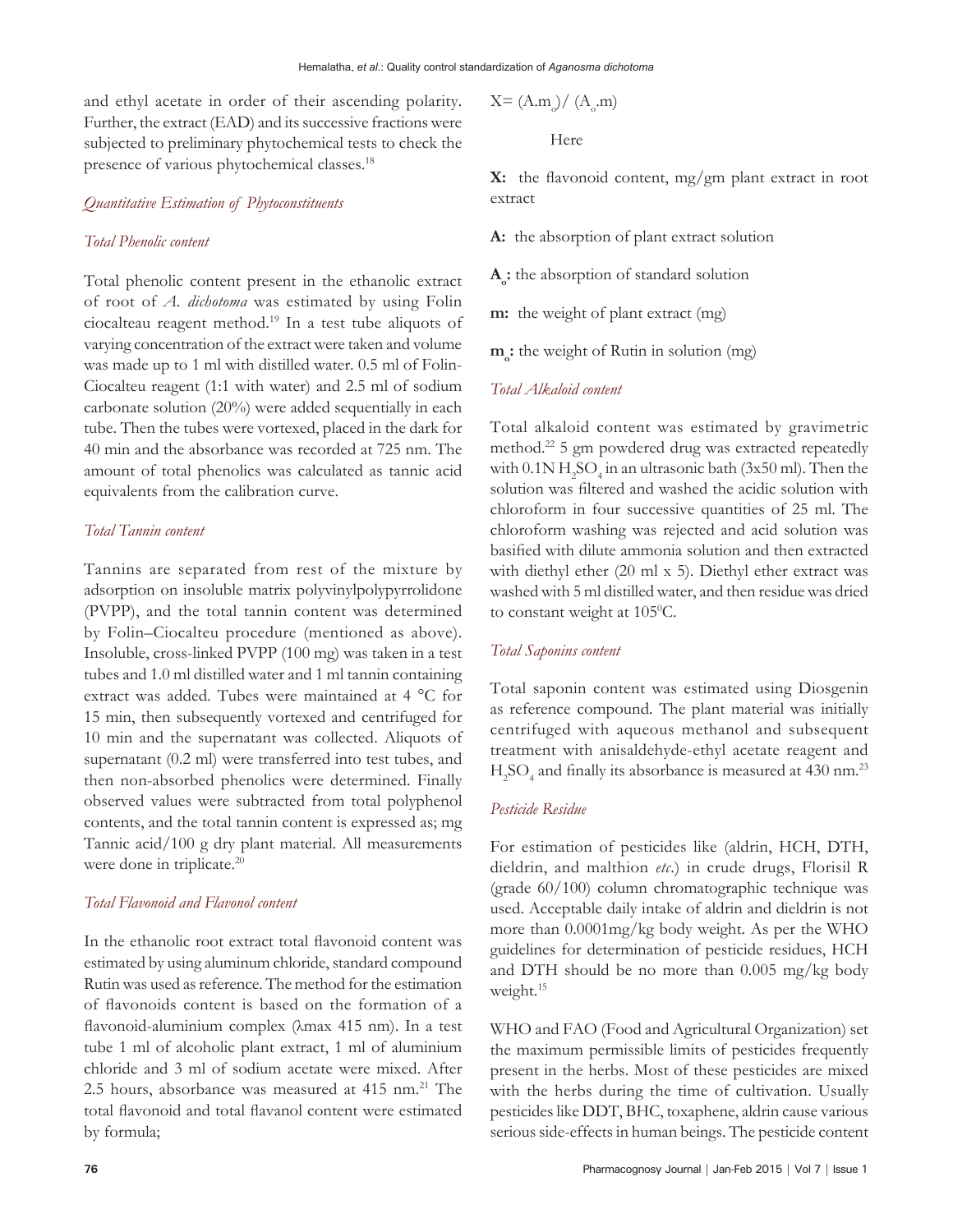of the powdered root of *A. dichotoma* was determined by treating with acetonitrile: water (65:35) mixture followed by blending and filtration. To the filtrate (250 ml), 100 ml light petroleum, 10 ml sodium chloride (40%) and 600 ml water were added with constant shaking for 35 to 45 sec. The solvent layer was separated and washed twice with 100 ml portions of water to which 15 g of anhydrous sodium sulfate was added with vigorous shaking. The extract was separated, and its volume was reduced to 5 ml to 10 ml, this extract is then passed through column (packed with Florisil R grade  $60/100$  PR, activated at  $650^{\circ}$ C). Three elutes were obtained after running the column with three ratios of ether: light petroleum mixture containing 6%, 15%, and 50% of ether, respectively. Elutes were evaporated to dryness, transferred to a sample holder, and burned in a combustion flask flushed with oxygen containing the solvent (water for chloride and  $\rm{H_2SO_4}$  in case of phosphate pesticides). For determining the chloride pesticides, 15 ml of this solution was mixed with 1 ml of ferric ammonium sulfate (0.25 mol/l) and 3 ml of mercuric thiocyanate and allowed to stand for 10 min after swirling and absorbance was measured at 460 nm. Phosphate pesticides were determined after mixing 7 ml solution to 2.2 ml sulfuric acid (300 g/l), 0.4ml ammonium molybdate (40g/l), and 0.4 ml aminonaphtholsulfonic acid followed by swirling, heating at 100°C for 12 min, and absorbance was measured at 820 nm.15

#### *Quantification of Quercetin in A. dichotoma by HPTLC*

Ethanolic Extract of root of *A. dichotoma* (EAD) was standardized with quercetin using high performance thin layer chromatography (HPTLC). A stock solution of EAD (10 mg/mL), and quercetin (0.2 mg/mL) was prepared in methanol. The mobile phase for developing the chromatogram consisted of chloroform, methanol and formic acid mixture in the ratio 75:15:10  $(v/v/v)$ . The study was carried out using Camag- HPTLC instrumentation (Camag, Mutten, Switzerland) equipped with Linomat V sample applicator, Camag TLC scanner 3, Camag TLC visualizer and WINCATS 4 software for data interpretation. The  $R_f$  values was recorded and the developed plate was screened and photo-documented at ultra violet range with wavelength (λmax) of 254 nm.

#### *In-vitro Antioxidant Study*

*In-vitro* antioxidant activity of extract was evaluated due to presence of phenolic and flavonoid compounds in extract. The ethanolic extract of root of *A. dichotoma* was then subjected to *in-vitro* antioxidant activity by using; DPPH method, total antioxidant capacity, scavenging of hydroxyl radical by deoxyribose method, scavenging of nitric oxide radical, assay of reducing power and scavenging of hydrogen peroxide. DPPH assay method is based on the reduction of ethanolic solution of colored free radical DPPH by free radical scavenger. Absorbance was measured at 517 nm and ascorbic acid was used as standard.24 Total antioxidant capacity of ethanolic extract of plant was evaluated by using phosphomolybdenum. This assay is based on the reduction of Mo (VI) to Mo (V) by the sample analyte and the subsequent formation of a green phosphate/Mo(V) complex at acidic Ph.<sup>25</sup> The hydroxyl radical scavenging activity of plant extract was evaluated by deoxyribose method using butylated hydroxyl anisole (BHA) as a standard and absorbance was measured at 532 nm.<sup>26</sup>

In nitric oxide scavenging assay; sodium nitroprusside in aqueous solution at physiological pH spontaneously generated nitric oxide, which interacted with oxygen to produce nitrite ions, that can be estimated by using modified Griess Ilosvay reaction and the absorbance of chromophore formed was measured at 540 nm.27 Potassium ferricynide method was used for the assay of reducing power using ascorbic acid as standard and absorbance was measured at 700 nm.  $H_2O_2$  scavenging activity of plant extract was evaluated, and absorbance was recorded at 230 nm and percent inhibition calculated.28

#### **RESULTS**

#### *Macroscopic and Microscopic evaluation*

Dried roots are cylindrical with slightly tapered in shape,



**Figure 1:** *Aganosma dichotoma* G.DON root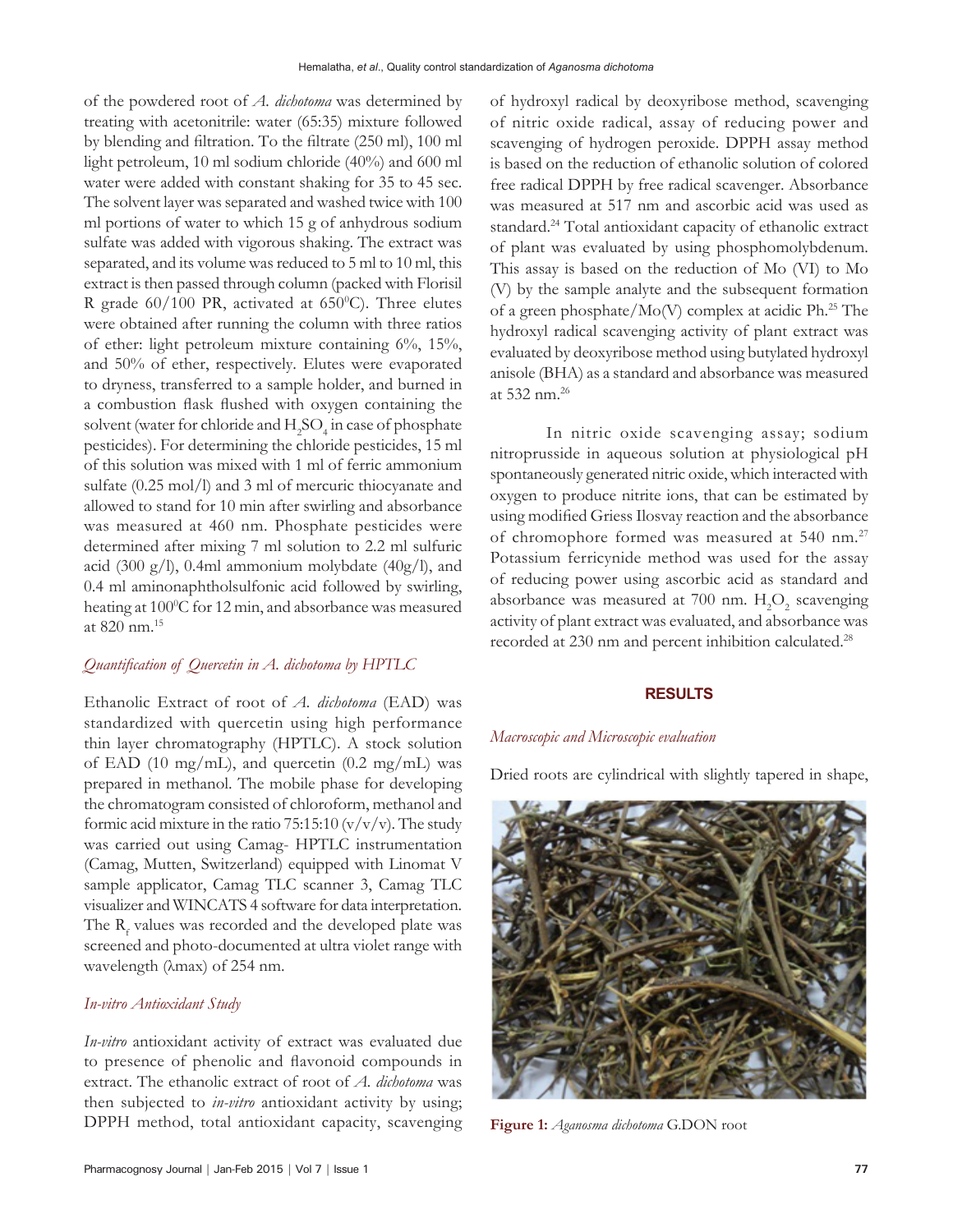6-10 cm long and 0.5-1.5 cm in width. Outer surface of root is dark reddish brown, much shriveled and wrinkled longitudinally while internally root is buff to light yellow in color. Outer layer is easily exfoliated, separating from the wood in large, papery flakes or strips (Figure 1). It has no perceptible odor and taste.

Transverse section of *A. dichotoma* root shows exfoliating wavy cork, consisting of 3-4 layered brick shaped cork cells filled with tannins (Phellem). Next to phellem, phelloderm is present, made up of 8-10 layered parenchymatous wide cells. Single layered pericyclic sclerenchymatous cells are situated in between the phellem and phelloderm. Periderm is followed by secondary cortex which is made up of 10-12 layered thin walled parenchymatous cells. A number of parenchymatous cells of secondary cortex contain starch grains, which are simple, round to oval in shape but the hilum and striation are indistinct. Solitary calcium oxalate crystals are also found in cortex region. Anomalous structures are reported, formation of xylem and phloem is irregular, which shows furrowed xylem and phloem is situated in furrows. The secondary xylem consists of narrow vessels and vasicentric tracheids, both having simple pits. The medullary rays become more deep and monoseriate in the section. Additional arcs of phloem more deeply seated in the pith known as intraxylary phloem which is a main characteristic of *Aganosma* (*Echites*) genus. Pith is frequently containing sclerosed elements (Figure 2).

The macerated powdered characteristics of *A. dichotoma* roots were expressed in terms of  $\mu$ m (minimum-meanmaximum; length x width) and showed the presence of a large number of fibres having slender shape and tapering ends with septa (131.4–158.45-183.55 x 3.6-5.4-7.2 µm), tracheids are pitted thickening with tapering ends, measuring (102.90-126.35-149.80 x 4.7-6.5-8.3 µm), xylem vessels of varying size and shape measuring (58.23-72.79- 97.85 x 17.90-24.67-28.90 µm) and have pitted thickenings. Group of cork cells and lignified sclerenchymatous cells were appeared in the powder microscopy. Parenchymatous cells were also visible which are round, oval and elongate in structure having size varying between (24.62-31.81-67.42 x 15.90-24.63-37.67). Solitary calcium oxalate crystals with varying size and shape (25.48-35.67-36.18) were also present (Figure 3).

#### *Physicochemical Parameters*

The plant material had 0.837% w/w foreign matter and showed 6.7% w/w loss on drying with; ash values (in  $\%$ w/w): 13.75 total ash, 5.75 acid-insoluble ash, and 3.6 water-soluble ash; Extractive values  $(\% w/w)$ : 12.75 water, 11.82 ethanol, 2.26 ethyl acetate, 3.13 chloroform, and 3.16 pet ether; foaming index 181.81; swelling index 3.2 ml/g; hemolytic activity 227.89 unit/gm of powder drug and crude fiber content was 19.4%. Total numbers of starch grain in 1 mg of root powder were 2,49,981. Fluorescence powder drug analysis of root of *A. dichotoma* varied with



**Figure 2:** Histological study of A.dichotoma root. [a]: Transverse section of root [b]: T.S showing Periderm Region [c]: T.S. showing Secondary Phloem and Secondary Xylem [d]: T.S. showing intraxylary Phloem and Pith region [CC –cork cell layer, SC- Sclerenchymatous cell layer, PHE- Phelloderm, SCX- Secondary Cortex, SPL- Secondary Phloem, MR- Medullary Rays, SXV-Secondary Xylem Vessel, PXV- Primary Xylem Vessel, INPL- Intraxylary Phloem, PI- Pith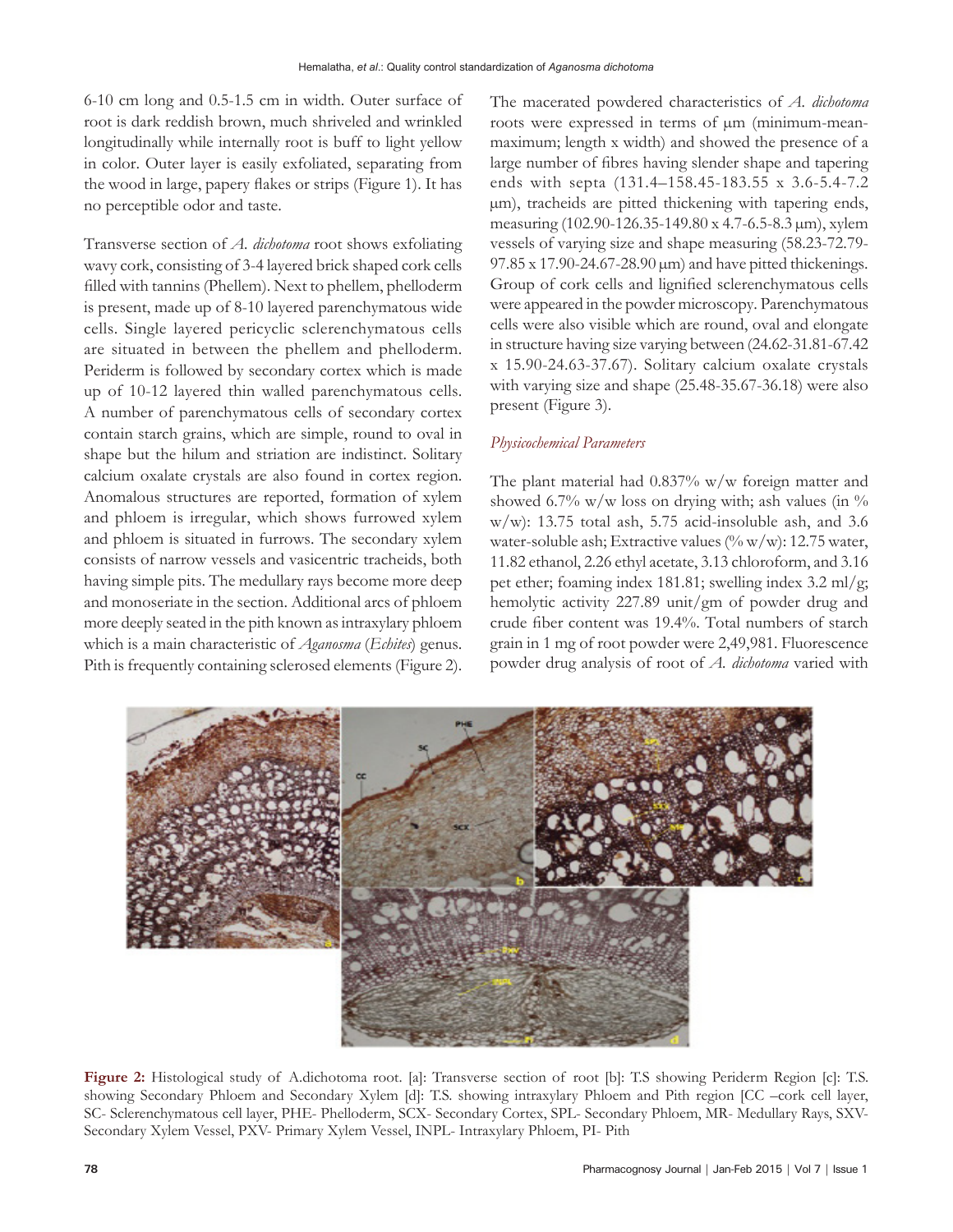| <b>TABLE 1: Fluorescence Analysis of A.</b> dichotoma Root Powder Drug |                 |                 |                  |  |  |  |  |
|------------------------------------------------------------------------|-----------------|-----------------|------------------|--|--|--|--|
| <b>Test</b>                                                            | Day light       | <b>Short UV</b> | <b>LongUV</b>    |  |  |  |  |
| Powder + 1 N NaOH in methanol                                          | Peach Puff      | Light green     | Honey dew        |  |  |  |  |
| Powder + 1 N NaOH in water                                             | Dark golden rod | Green yellow    | Lime green       |  |  |  |  |
| Powder + 1 N HCL in methanol                                           | Saddle Brown    | Yellow green    | Daark Salmon     |  |  |  |  |
| Powder + 1 N HCL in water                                              | Rosy Brown      | Dark sea green  | No Fluorescence  |  |  |  |  |
| Powder + 1 N HNO3 in methanol                                          | Wheat color     | Lawn green      | Light green      |  |  |  |  |
| Powder + 1N HNO3 in water                                              | Tan             | Light green     | No fluorescence  |  |  |  |  |
| Powder + 5% jodine                                                     | Maroon          | Dark red        | No fluorescence  |  |  |  |  |
| Powder + 5% FeCl3                                                      | Sienna          | Dark green      | No fluorescence  |  |  |  |  |
| Powder + 50% KOH                                                       | Khaki           | Yellow green    | Lime             |  |  |  |  |
| Powder + 25% ammonia                                                   | Corn silk       | Green yellow    | Olive drab       |  |  |  |  |
| Powder + picric acid saturated                                         | Gold            | Green yellow    | No fluorescence  |  |  |  |  |
| Powder + acetic acid                                                   | Antique white   | Dark sea green  | Dark olive green |  |  |  |  |

# **TABLE 2: Preliminary Phytochemical Screening of Ethanolic Extract of A.** dichotoma and its Successive Fractions:

| <b>Phytoconstituents</b>       | <b>EAD</b> | <b>PEF</b> | <b>EAF</b> | <b>AF</b> |
|--------------------------------|------------|------------|------------|-----------|
| <b>Flavanoids</b>              |            |            |            |           |
| <b>Phenolics &amp; Tannins</b> |            |            |            |           |
| <b>Steroids</b>                |            |            |            |           |
| Coumarins                      |            |            |            |           |
| Cardiac Glycosides             |            |            |            |           |
| Anthraquinone Glycosides       |            |            |            |           |
| <b>Alkaloids</b>               |            |            |            |           |
| Saponin                        |            |            |            |           |
| Carbohydrate                   |            |            |            |           |
| <b>Reducing Sugar</b>          |            |            |            |           |

(EAD- Ethanolic extract of A. dichotoma root powder, PEF-Petroleum ether fraction, CF-Chloroform fraction, EAF-Ethyl acetate fraction, AF-Aqueous fraction)

#### **TABLE 3: Quantitative Estimation of Phytoconstituents of Ethanolic Extract of Aganosma Root**

Total Alkaloid Content<br>Total Saponin Content

#### **Phytoconstituent Class Total Content in mg/gm of Plant Extract**

Total Phenolic Content 125.65 ± 2.58 (Equivalent to Tannic Acid)<br>Total Tannin Content 104.96 ± 1.35 (Equivalent to Tannic Acid) 104.96  $\pm$  1.35 (Equivalent to Tannic Acid) Total Flavanoid Content 62.20 ± 2.01 (Equivalent to Rutin) Total Flavanol Content 1.97 ± 0.06 (Equivalent to Rutin)<br>
Total Alkaloid Content 1.97 ± 0.08 (Equivalent to Rutin)  $49.2 \pm 1.92$  (Equivalent to Rutin)



**Figure 3:** Powder characteristics of Aganosma root powder, [a]: Fiber (Fb), [b]: Pitted Xylem Vessel (XYV) and Tracheids (Tr), [c]: Cork Cells (CC), [d]: Sclerenchymatous Cells (Scl), [e]: Parenchymatous Cells (Prc), [f]: Solitary Calcium Oxalate Crystals (C.ox)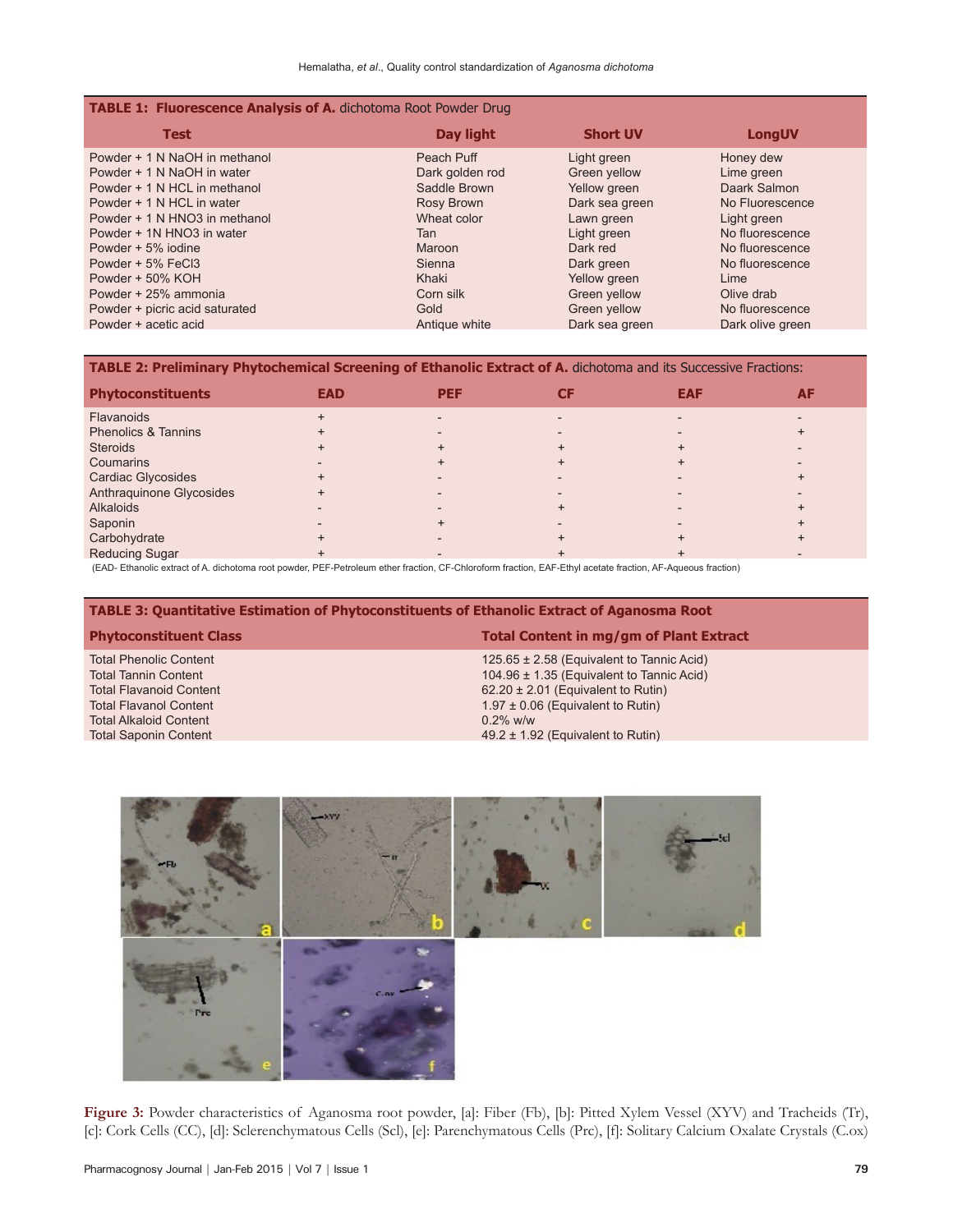the extract (Table 1).

#### *Preliminary Phytochemical Screening*

The extracts of root of *A. dichotoma* varied in the phytochemicals profile (Table 2).

### *Quantification of Phytoconstituents*

Quantification of different phytoconstituents (Total phenolic, Total tannin, Total flavanoid, Total flavanol, Total alkaloid and Total saponin) were reported in (Table 3).

#### *Determination of Pesticide Residue*

Chlorinated pesticide obtained in first and second elute from column were 0.1426 and 0.2794 mg/kg of the crude drug respectively. Phosphated pesticide obtained in first, second and third elute from column were 0.0032, 0.0215 and 0.0107 mg/kg of the crude drug respectively.

#### *Quantification of Quercetin in A. dichotoma by HPTLC*

HPTLC study for the quantification of quercetin in EAD was analyzed in Fig 4 for the first time by scanning at wavelength (λmax 254 nm). Quantity of quercetin present in EAD was found to be  $2.40\%$  (w/w).

#### *Determination of In-vitro Antioxidant Study*

The total antioxidant capacity of ethanolic extract of

root of *A.dichotoma* showed potential antioxidant activity compared with the Ascorbic acid used as a standard. The absorbance of ethanolic extract of plant  $(100 \mu g/ml)$  was 0.356 at 695  $\lambda_{\text{max}}$ . Thus the result of Total antioxidant capacity was found to be 57.75 µg/ml of ethanolic extract of *A.dichotoma* which was equivalent to 100 µg/ml of standard. Ascorbic acid. The result of DPPH scavenging activity in this study indicates that the plant was potentially active. Ethanolic extract showed IC<sub>50</sub> value (104.41  $\pm$  0.2) while standard. Ascorbic acid showed  $IC_{50}$  value (98.20 ± 4.11). Nitric oxide scavenging activity was estimated by using Griess reagent, which showed a very moderate scavenging activity of plant extract (IC<sub>50</sub> 137.07  $\pm$  0.72) in comparison to rutin (IC<sub>50</sub> 71.32  $\pm$  1.91). The scavenging potential of hydrogen peroxide by ethanolic extract was also found to be considerably moderate with  $IC_{50}$  value of 143.80  $\pm$  0.81 compared to rutin (IC<sub>50</sub> 99.92  $\pm$  1.18). Hydroxyl radical production was assessed by the iron (II)– dependent deoxyribose damage assay following the Fenton reaction. The result demonstrated a very good scavenging activity with an IC<sub>50</sub> value of 127.63  $\pm$  0.56 compared to positive control BHA (IC<sub>50</sub> 103.14  $\pm$  2.53). Assay of reducing power is a concentration-dependent reaction. The assay of reducing power depicted a very moderate reducing capacity of the extract (0.198  $\pm$ 0.01 µg/mL) as compared to standard ascorbic acid (0.419  $\pm$  0.006  $\mu$ g/mL).

#### **DISCUSSION**

Currently, there is a great demand on the quality control profile and standardization of medicinal plant drug/plant



**Figure 4:** HPTLC densitogram of quercetin in ethanol extract of A.dichotoma (EAD). In figure A: Standard peak of quercetin B: Peak of quercetin present in EAD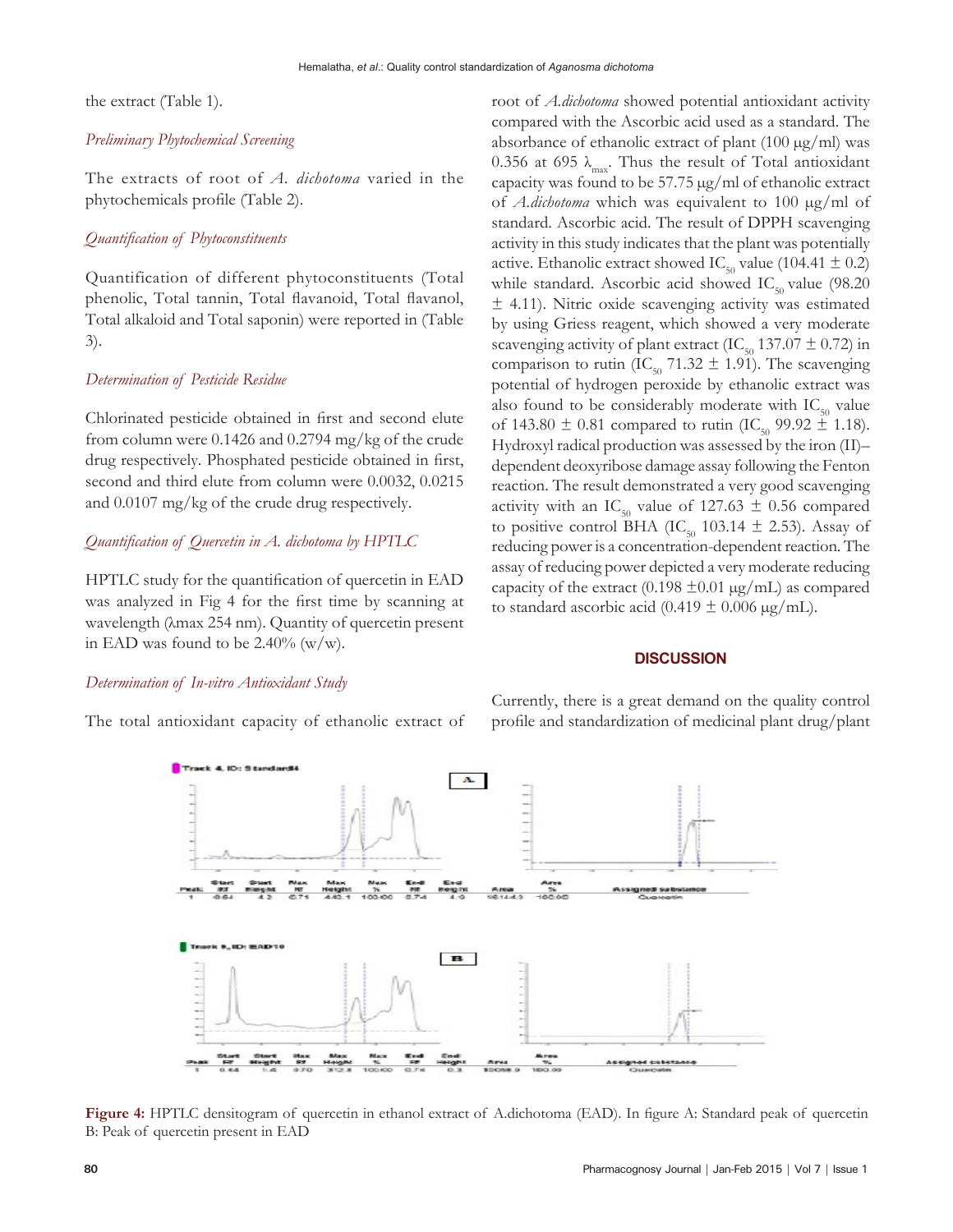parts for their therapeutic potentials. According to the World Health Organization, modern pharmacognostic techniques are available for the identification and evaluation of crude drugs which are more reliable, accurate and inexpensive. Pharmacognostical evaluation of a particular drug of a plant*/*plant parts provides valuable information in terms of its morphological, microscopical, and physical characteristics and is therefore, preferred as a primary step in standardization of a plant. Therefore some diagnostic features have been evolved to identify and to differentiate *A. dichotoma* root from the other crude drugs and its adulterants. From the microscopical studies, it was observed that the T.S. of root showed the presence of various unique indicative characters which are the intraxylary phloem, solitary calcium oxalate crystals *etc*.

The physicochemical evaluation is an imperative parameter which is useful in detection of adulteration or improper handling of the drug. The significance of ash values are quantitative standards that correspond to the presence of various impurities like carbonate, oxalate and silicate which may be naturally occurring or intentionally added to crude drug as a form of adulterant. Total ash includes both physiological as well as non–physiological ash, while acid insoluble ash consist mainly silica and indicate contamination with earthy material. The water soluble ash is used to estimate the amount of inorganic elements present in drugs.<sup>29</sup> Extractive values are valuable to evaluate the amount of active chemical constituents present in the plant*/*plant parts using different solvents. Loss on drying indicates that the drug is safe regarding any growth of bacteria, fungi and yeast.<sup>30</sup> The foaming index parameter is the ability of plant material and their extracts to form importunate foam. The swelling index is carried out due to therapeutic or pharmaceutical value of many medicinal plants may be attributed to its swelling property, which is due to the presence of gums, mucilage, pectin, and hemicelluloses. Hemolytic activity is seen in plants containing mainly saponins that diffuse hemoglobin into the surrounding medium<sup>15</sup>. Preliminary phytochemical screening revealed the presence of anthraquinone and cardiac glycosides, alkaloids, flavonoids, tannins, steroids, saponin and coumarins in different fractions of *A. dichotoma*. Such phytochemical screening is helpful in the prediction of natural phytoconstituents present in the tested drugs, which further leads to the isolation of compounds since phytochemicals are proven to be responsible for the activity of the drugs. Quantitative estimation of phytoconstituents is efficient parameters to set up standards for crude drugs. Moreover, the chemical standardization of EAD was also ascertained with the help of HPTLC and the amount of quercetin was quantified as a chemical marker.

The results obtained from the *in vitro* antioxidant studies showed that ethanolic extract of *A. dichotoma*, possess potent antioxidant activity, which may be attributed to the good availability of phenols, tannins, and flavonoids. The total antioxidant capacity and reducing power of a plant play a dominant role in depicting its antioxidant activity. All these plant based constituents should be well standardized and documented and their limits present in the plants should be estimated. Hence, to avoid the misuse of harmful plant material it is necessary to scientifically develop a pharmacognostical and physicochemical standards of a particular plant material which may ensure and maintain its quality, efficacy and safety profile. The parameters, which are being reported first time in this work, could be useful in the preparation of the herbal monograph for proper identification and authentication of *A. dichotoma*.

#### **ACKNOWLEDGEMENT**

Deepali Pandey is thankful to the Indian Institute of Technology (Banaras Hindu University), Varanasi for the financial support. Author also wished to acknowledge Dr. K. Madhava Chetty, Taxonomist, S. V. University, Tirupati for the collection and authentication of the plant material.

#### **CONFLICTS OF INTEREST**

The authors report no conflicts of interest. The authors alone are responsible for the content and writing of the paper.

#### **REFERENCES**

- 1. Sahoo N, Manchikanti P, Dey S. Herbal drugs: standards and regulation. *Fitoterpia*. 2010; 81(6): 462-71.
- 2. Vasisht K, Kumar V. Trade and Production of herbal medicine and natural health products, United Nations Industrial Development Organization and the International Centre for Science and High Technology, Italy; 2002. pp.6-7;
- 3. Prasad SK, Sahu AN, Hemalatha S. Cytomorphological and Physicochemical Evaluations of Cryptocoryne spiralis. J Herbs Spices Med Plants. 2012; 18(4): 304–17.
- 4. Kirtikar KR, Basu BD. Indian Medicinal Plants, vol. 2, M/s Bishen Singh Mahendra Pal Singh, Dehradun; pp.1587; 1975.
- 5. Middleton David J. A Revision of Aganosma (Blume) G. Don (Apocynaceae). *Kew Bull.* 1996; 51(3): 455-82.
- 6. Sekhar PC, Lakshmi DKM, Rao EV, Rao DV. Chemical constituents of the flowers of Aganosma caryophyllata. *Fitoterapia*. 1985; 56(3): 174.
- 7. Sri Ramana K, Lakshmi DKM, Rao DV. Crystalline components of the leaves of Aganosma caryophyllata*.* Indian J. Pharm. Sci. 1985; 47(4): 165-6.
- 8. Rajopadhye AA, upadhye AS. Botanical and Phytochemical standardization of Fumaria vaillantii Loisel. Indian J Nat Prod Resour*.* 2011; 2(3): 369-74.